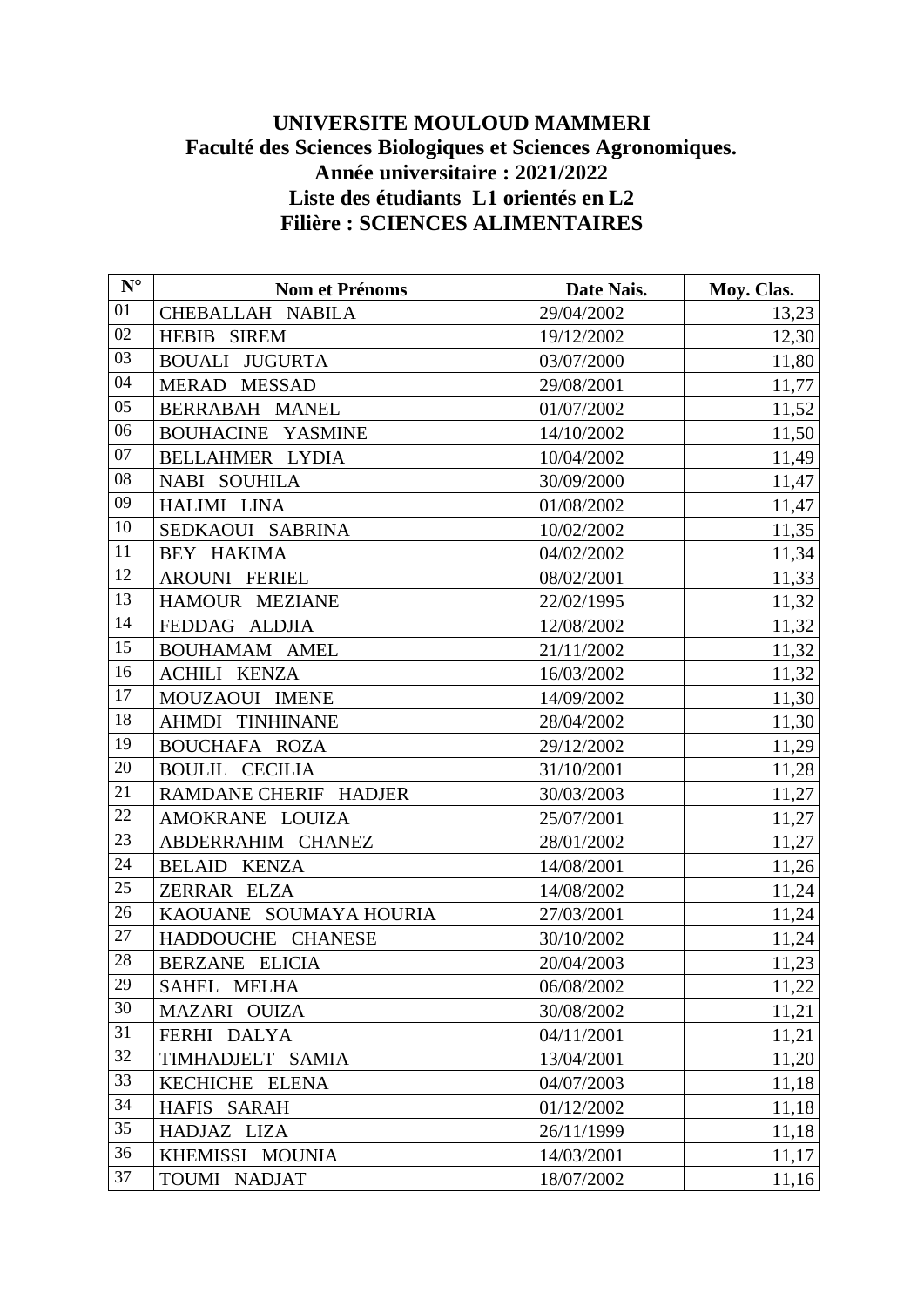| 38 | TAFROUKHT KHALED         | 08/12/2002 | 11,16 |
|----|--------------------------|------------|-------|
| 39 | HADJ HAMMOU MELYSSA      | 27/06/2001 | 11,16 |
| 40 | SIMOUSSA RANIA           | 04/09/2001 | 11,15 |
| 41 | MEZOUANE YASMINE         | 18/10/2000 | 11,15 |
| 42 | TANEM AYMEN              | 10/10/2001 | 11,14 |
| 43 | MEHADDI KAHINA           | 05/06/2002 | 11,14 |
| 44 | CHOUARBI ANYA            | 17/03/2002 | 11,14 |
| 45 | SMAHI TAREK              | 03/07/2002 | 11,13 |
| 46 | MEDJBOUR RINA            | 09/10/2002 | 11,13 |
| 47 | SEMAI LYSA               | 24/02/2002 | 11,12 |
| 48 | SAMI LEITICIA            | 21/03/2001 | 11,12 |
| 49 | NANOUCHE BASMA           | 07/04/2001 | 11,12 |
| 50 | BOUSSOUALEM SARAH        | 21/08/2002 | 11,12 |
| 51 | TAFER FATMA ZOHRA        | 29/06/2002 | 11,11 |
| 52 | MAMMERI DJIDJIGA         | 01/03/2002 | 11,11 |
| 53 | DJEGHLAL GHILES          | 11/07/2002 | 11,11 |
| 54 | YOUNES Mohamed abdelhadi | 31/10/2002 | 11,10 |
| 55 | <b>BEN KACI MOURAD</b>   | 15/06/2002 | 11,10 |
| 56 | ALILI LYDIA              | 07/01/2000 | 11,10 |
| 57 | KORCHI NABIL             | 07/08/2002 | 11,09 |
| 58 | HADJ AMAR OUISSEM        | 04/08/2002 | 11,09 |
| 59 | GUIROUS YASMINE          | 10/10/2000 | 11,09 |
| 60 | <b>BAKIRI FARHAT</b>     | 07/07/2001 | 11,09 |
| 61 | YEBDA SAID               | 26/06/2002 | 11,08 |
| 62 | TABTI LAMIA              | 03/08/2002 | 11,08 |
| 63 | HOUNAS LEITICIA          | 17/06/2002 | 11,08 |
| 64 | HARZI AKLI               | 17/07/2000 | 11,08 |
| 65 | TAMANI SAID              | 10/03/2001 | 11,06 |
| 66 | HAMANI SABRINA           | 23/07/1999 | 11,06 |
| 67 | MESSAOUI AMINE           | 02/05/2002 | 11,05 |
| 68 | KHELFA YAMINA            | 07/05/2002 | 11,05 |
| 69 | TERKI DJAMEL             | 05/08/2001 | 11,04 |
| 70 | KACHETEL SARA            | 06/05/2002 | 11,04 |
| 71 | MEBARKI YANIS            | 04/07/2003 | 11,03 |
| 72 | KHACER AMAYAS            | 21/06/2002 | 11,03 |
| 73 | KACIMI SYNDA             | 25/07/2001 | 11,03 |
| 74 | ASSOUS SARA              | 27/11/2002 | 11,03 |
| 75 | MAHNOUCHE MERIEM         | 07/12/2002 | 11,02 |
| 76 | DJENNADI MOHAMED AMINE   | 19/06/2002 | 11,01 |
| 77 | DJAROUN HAYAT            | 06/05/2001 | 11,00 |
| 78 | <b>BOUDJEMAI KATIA</b>   | 18/03/2002 | 10,99 |
| 79 | ADI LYSA                 | 08/07/2002 | 10,99 |
| 80 | MADOUNI RYMA             | 14/08/2001 | 10,98 |
| 81 | KRIM RAZIKA              | 12/01/2000 | 10,97 |
| 82 | TAMI AGHILES             | 29/07/2001 | 10,96 |